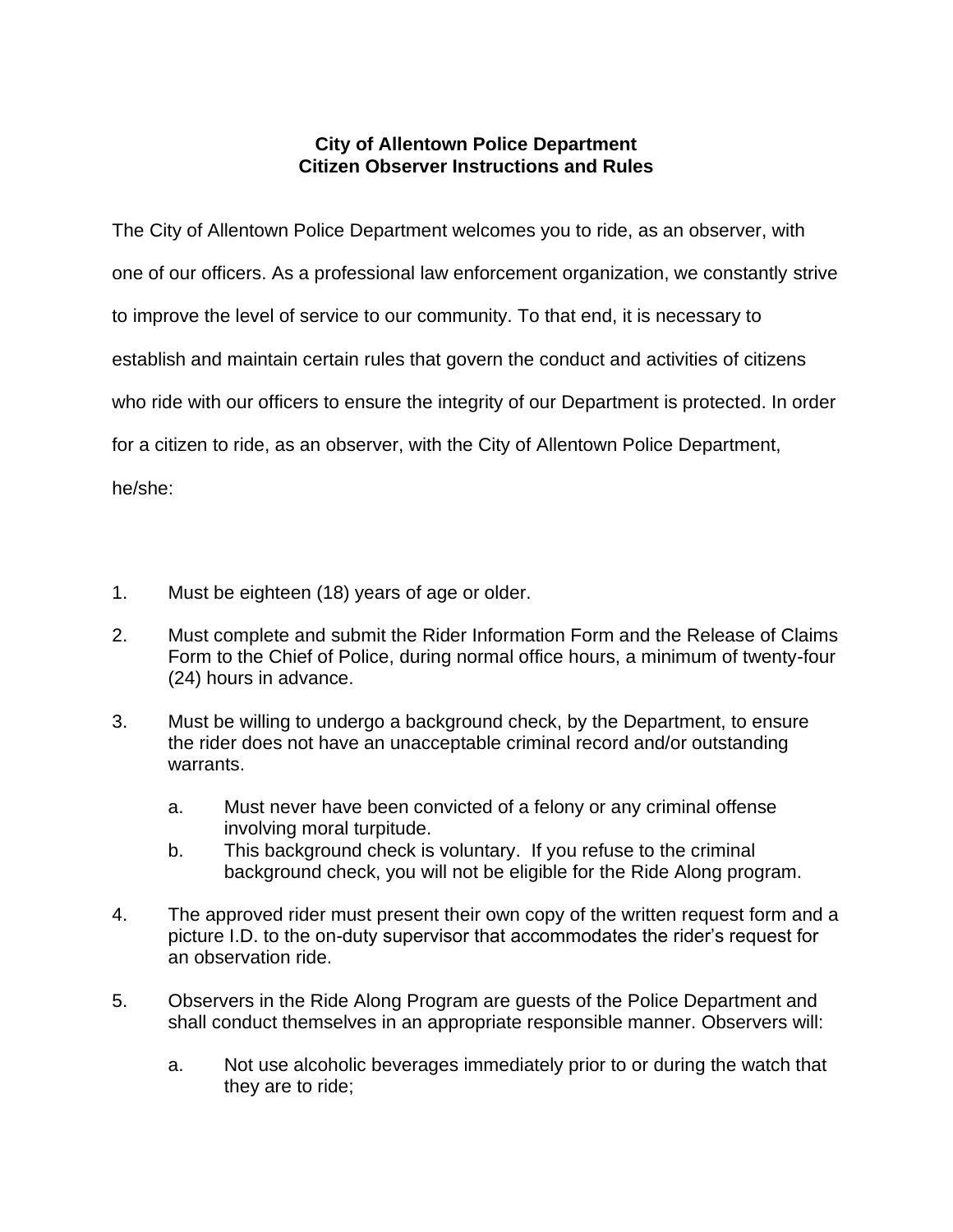- b. Not use profane or abusive language or behave in any manner that would provoke or escalate tension;
- c. Not enter into any investigation or converse with any citizen, witness, or prisoner concerning a police incident or investigation;
- d. Not make known to unauthorized persons the identity of persons arrested, detained, confined in jail or suspected of an offense;
- e. Not operate or use any police equipment or vehicle or any item in police custody or control except in case of an extreme emergency when instructed to do so by a police officer;
- f. Not carry a firearm (unless they are commissioned peace officers) or convey the impression or state to anyone that they are police officers;
- g. Remain in the police car during routine traffic stops and disturbance calls of a serious nature and they shall not enter a house, building, or other property, public or private, from which the public would be excluded because of a police incident or by the owner of the property; and
- h. Obey without question any instructions in the furtherance of the police mission given by a police officer.
- i. Observers will not be permitted to operate any audio, video or photography equipment during the ride along.
- 6. Dress and Grooming Standards:
	- a. Observers in the Ride Along Program must dress and groom themselves in an appropriate and businesslike manner. The on duty supervisor or his designee, will be the final judge of whether or not an observer's attire and/or grooming is appropriate for riding in a police car.
	- b. Minimum requirements are slacks or dress jeans and a shirt with a collar for males, slacks or dress jeans and a blouse for females. T-shirts and worn or unsightly blue jeans are not acceptable attire.
	- c. Riders will be clean and neat in appearance, hair will be groomed in such a manner that it can be maintained under all but the most adverse conditions and does not present a ragged, unkempt, bushy or extreme appearance.